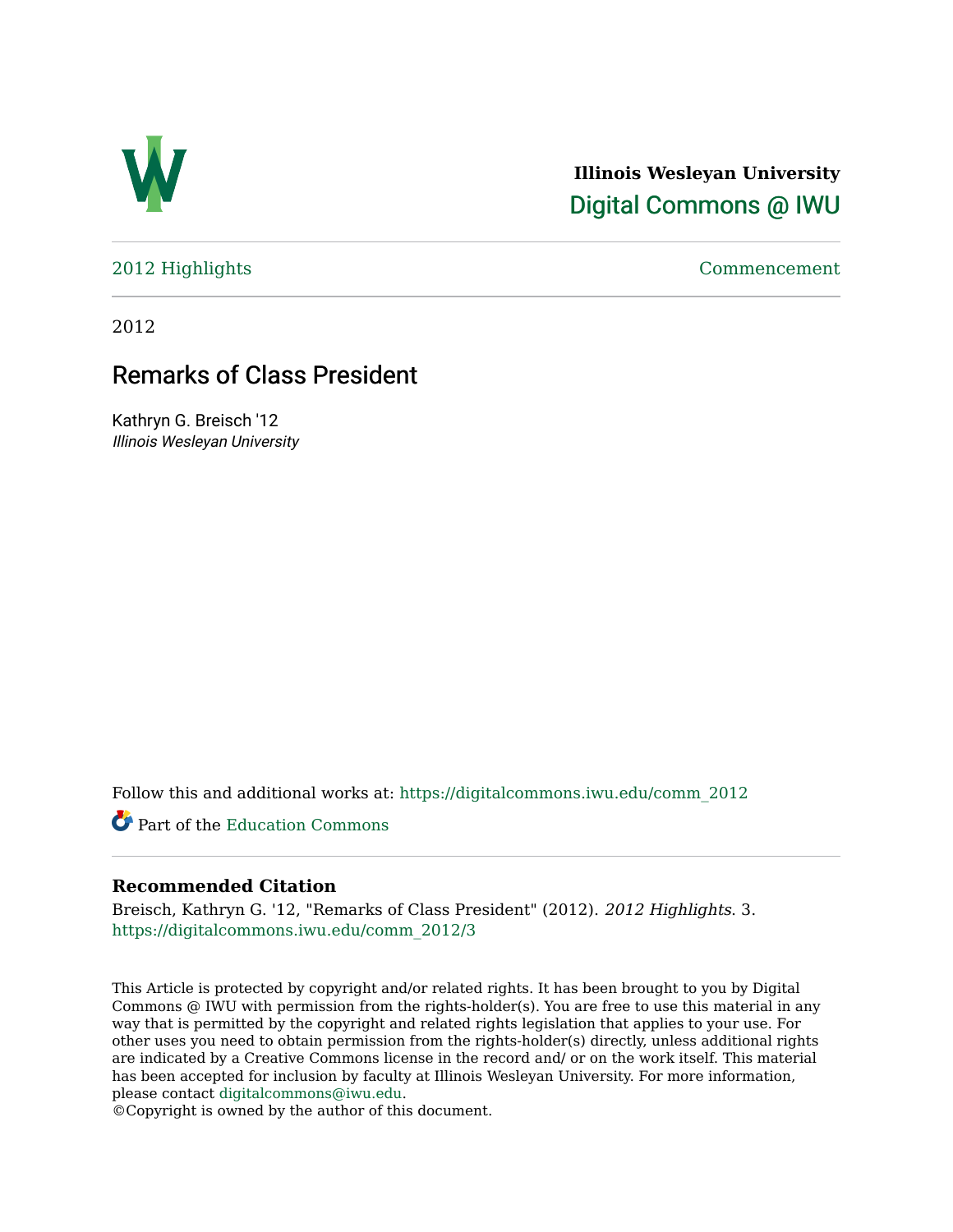# **Remarks of Class President**

## **Kathryn G. Breisch '12**

#### **Sunday, April 29, 2012**

Four years ago, we stepped onto the Illinois Wesleyan campus as fledgling first years. Although we had no idea what to do, we knew what to do: set alarm, don't hit snooze a third time, attend classes, pass classes, make friends, realize that biology wasn't our forte, drop biology and change majors, pass different classes, get involved, and take advantage of every opportunity.

Throughout our college careers, we learned about forming our own social groups—remaining wary of friending mysterious people like Amber Brown. We played sports and excelled enough to win a handful of championships. It turns out that this athletic training came in handy when we had to learn how to juggle four plates at a time when the cafeteria went trayless. We learned about love and equality from Zach Wahls, about the power of the sympathetic imagination from Jorie Graham, about social justice from Sister Helen Prejean. And, of course, we learned how to bust a move from President Wilson.

During our time here, we have been challenged: challenged to discover greener chemical compounds, to run competitive businesses using simulations, to compose the perfect piece of literature, to analyze Alexis de Tocqueville's political theory…and even to learn how to spell Alexis de Tocqueville. We have even created challenges for ourselves, pursuing research honors, presenting at the John Wesley Powell Student Research Conference. We became tutors and lab assistants, mentors and team captains, leaders in Greek life and student senators.

And it's a good thing we did all of this. As a result, we are better for it: we are smarter, wiser, more fit. In short, we are now exceedingly well-prepared for…the Zombie Apocalypse. Why the Zombie Apocalypse? Because Professor Weis promised me five dollars if I mentioned the Zombie Apocalypse during my remarks. Professor Weis, just so you know: I'll accept cash or check.

For the record, I'm pretty sure a Zombie Apocalypse will not happen any time soon, but this is not to say that the past four years have been easy. In many ways, they've been quite difficult. Globally, natural disasters have shaken whole countries. Nationally, we have monitored the economy with baited breath. And closer to home, we have faced the loss of colleagues and friends.

But during our time at Illinois Wesleyan, we have been equipped to engage such circumstances. Of course, we have been prepared intellectually by being exposed to new ideas. From music theory to game theory to political theory, general education has introduced us to multiple disciplines of learning. Our liberal arts education has expanded our knowledge repertoires in numerous and surprising ways. But our education didn't stop there. Inside and outside of the classroom, Illinois Wesleyan emphasized social justice, sustainability, diversity. As a result, we are enabled to navigate the future with aptitude, awareness, and compassion.